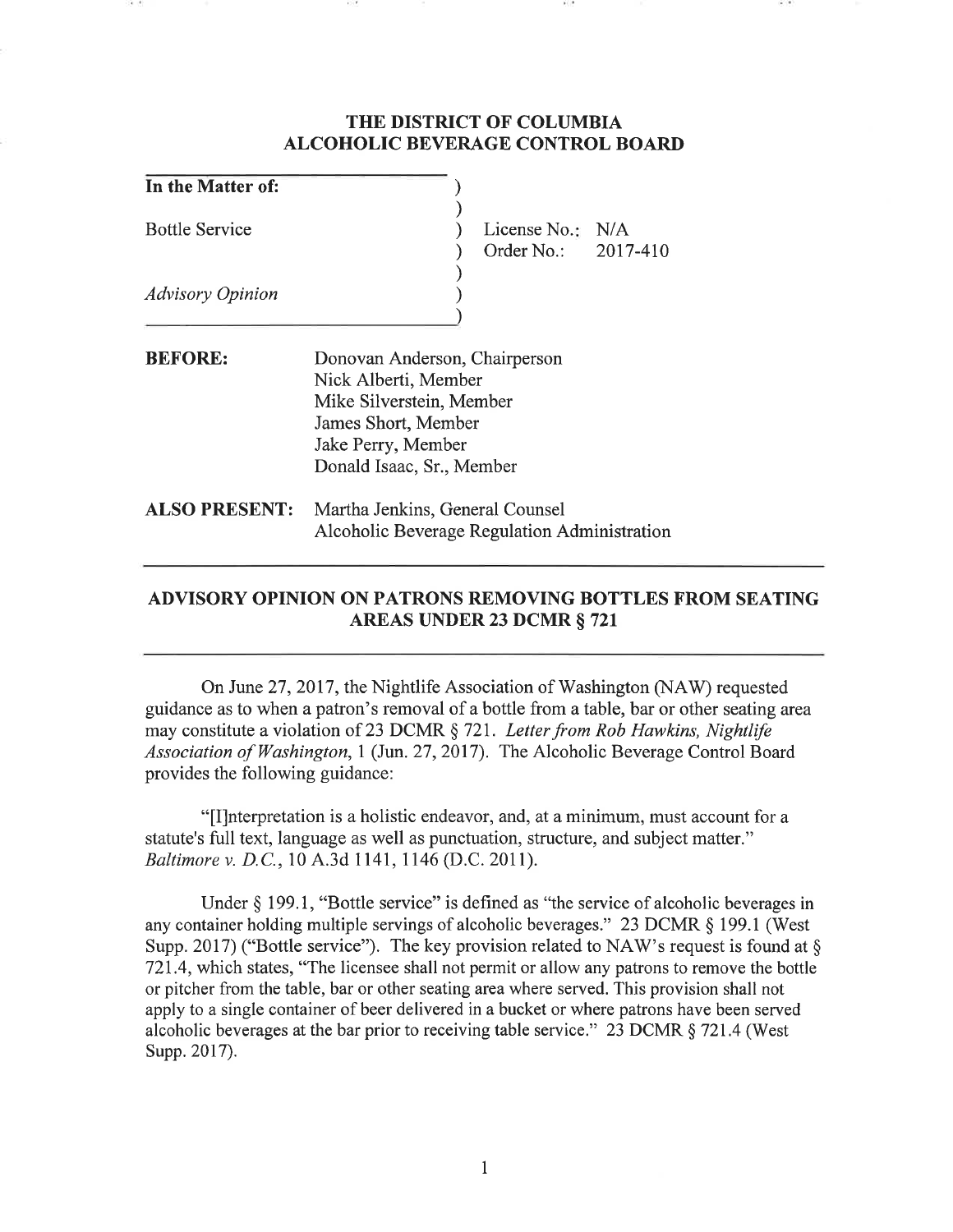The Board implemented this new regulation in order to curb the practice of patrons wandering around the establishment with large containers containing multiple servings of alcoholic beverages. The Board finds this practice unsafe because large containers may be used as weapons during altercations. Moreover, allowing patrons to wander inside the establishment with multiple servings of alcohol reduces the likelihood that the establishment can prevent the diversion of alcohol to minors or responsibly supervise the consumption of alcohol on the property. *See* D.C. Code§§ 25-781, 25-783.

A stilted and absurd reading of  $\S$  721.4 is that patrons are not permitted to even lift a bottle or pitcher off the table to serve themselves or consume the contents contained within. This is not what the law means. Instead, the phrase "to remove" in violation  $\delta$ 721.4 merely prohibits a licensed establishment from allowing or permitting patrons to actually leave their table, bar, or other seating area with the container.

In turn, this means that most routine drinking behaviors will not constitute a violation of§ 721.4. Examples of routine drinking behavior that do not constitute a violation of§ 721.4 include (1) patrons sitting or standing around the table, bar, or other seating area drinking, lifting, and pouring the container served by the licensee; (2) patrons getting up or moving within their immediate seating area with the container for the purposes of pouring it or taking a picture with it; or (3) patrons filling their cups or glasses from the multiple serving container and leaving the area with their cup or glass.

## **ORDER**

Accordingly, the Board, on this 26th day of July 2017, hereby **ORDERS** that the above represents the **ADVISORY OPINION** of the Board pursuant to 23 DCMR § 1902.